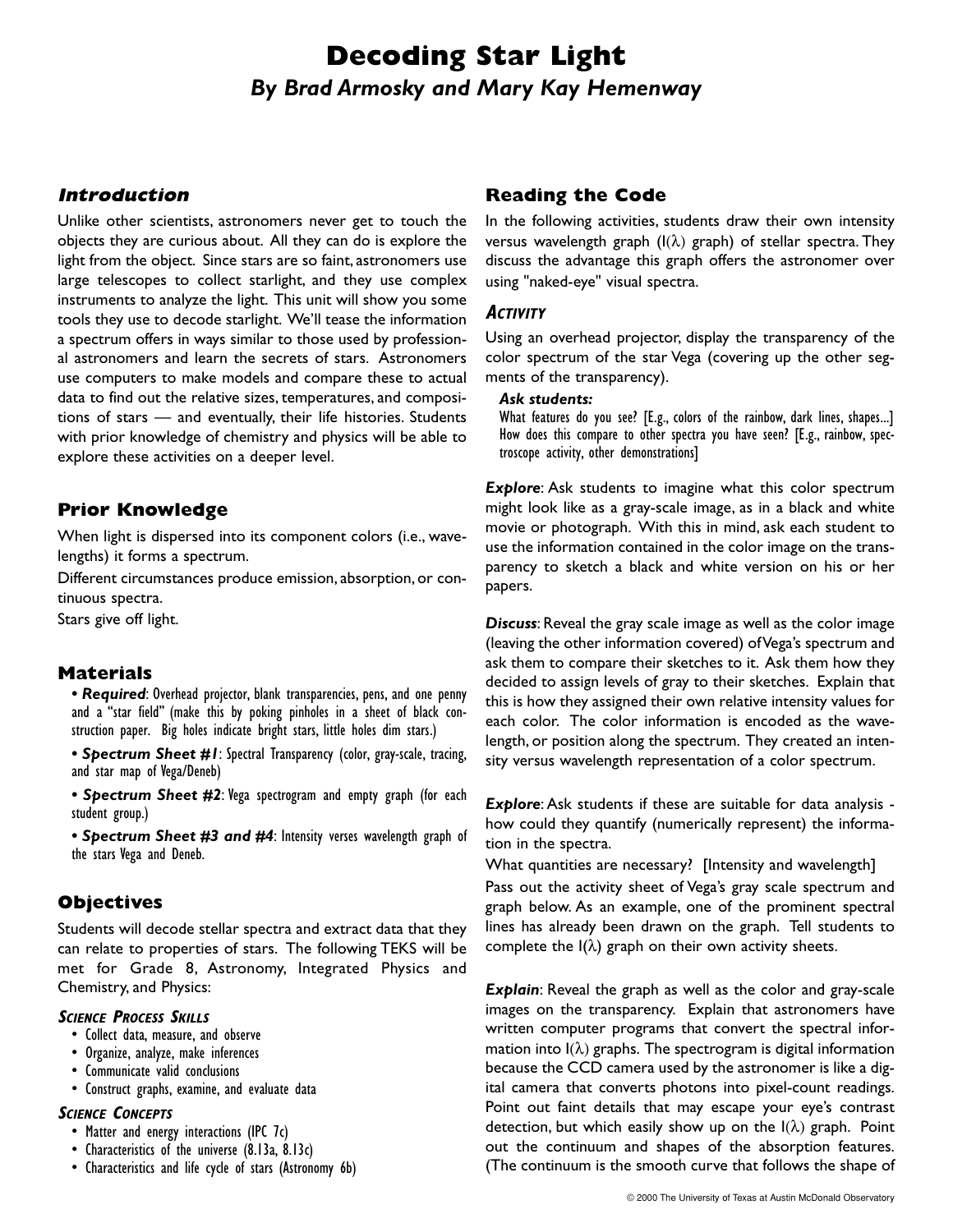maximum light at each wavelength. If there were no absorption lines formed by the star's photosphere, all that would be left is the continuum. For those with more physics, the shape of the continuum is due to the star acting like a perfect radiator, also known as a "black body." It will be different for different temperature stars.) The continuum and absorption lines are clues to the temperature and pressure of the star's atmosphere.

**Discuss:** Ask students why they think this  $I(\lambda)$  is useful to an astronomer. Astronomers use  $I(\lambda)$  graphs in several ways:

To analyze the spectrum visually and mathematically.

To facilitate comparison of different stellar spectra in a common format.

To enhance determining the physical properties of a celestial object.

# **Cracking the Code and Reading the Message**

Now that students know how to represent the spectrum mathematically, they can learn how these tracings reveal information about the star's photosphere. (The photosphere is the star's outer layer where most of the light comes out. For instance, when you safely view the Sun, you are seeing the photosphere.) The appearance of these features is clues to the temperature and relative diameter of the star.

## **ACTIVITY**

Students will compare the spectra of two stars.

*Engage*: Lay the starfield on an overhead projector and project it on a screen. [Tell them that stars' apparent size differences are due to distortions of Earth's atmosphere and the optics of the telescope, not the actual sizes of the stars.] Look at the screen. Which stars are large and which are small? Invite discussion. Ask students to define large versus small. Most students will compare bright to dim. Explain that just as streetlights look fainter when they are distant, so do stars. Just looking at the apparent brightness doesn't offer clues to a starís physical diameter.

**Explore**: Pass out spectrum sheets #3 and #4 of the stars Vega and Deneb. Tell students that these spectra come from two stars with the same temperature. Place the entire transparency on the overhead. Show the locations of Vega and Deneb on the star map. Ask students to compare and contrast the spectra.

Point out that these tracings are only a portion of the earlier spectrum they examined. If students need hints of how to compare, suggest seeing what wavelength the features appear on each sheet and how they are the same or different. They may wish to number or label these features. Do not suggest a scheme to them. Some of the students may realize they can hold the sheets together up to the light to compare features.

*Discuss*:Ask them what was the same and what was different in the two tracings? They should note that the positions of most lines are the same, but the shapes and depths of the individual lines are different. Now tell them Vega is 25 light years away, but Deneb is 1467 light-years. What does this say about Deneb's intrinsic brightness (luminosity)? It must be much brighter. If Deneb and Vega were exactly the same brightness in the sky, then we could do the following calculation. Relative brightness is proportional to distance squared. Deneb would be about  $(1467/25)^2$  or 3325 times brighter. Scientists know that the luminosity of a star depends on its diameter and temperature. Luminosity is proportional to a star's diameter squared times its photosphere temperature raised to the fourth power.

#### **L** is proportioned to  $\mathbf{D}^2 \times \mathbf{T}^4$

But Deneb and Vega are the same temperature, so if one was 3325 times brighter, how much bigger is it? [58 times bigger]. For Physics teachers: Actually,Vega is brighter than Deneb so that the ratio of luminosity is 1318, not 3325. So, the actual ratio in diameter is only 36. The actual relationships involve the use of logarithms that are not commonly used in lower level classes. The following chart may be useful for those who wish to use more math in this activity and have prior knowledge of apparent and absolute magnitudes:

|                                               | Vega             | Deneb   |
|-----------------------------------------------|------------------|---------|
| $\mathsf{Im}_{\mathsf{v}}$ apparent magnitude | 0.03             | 1.25    |
| M <sub>v</sub> absolute magnitude             | 0.6              | $-7.2$  |
| L Luminosity                                  |                  | 1318    |
| d Distance (light years)                      | 25 <sub>ly</sub> | 1467 ly |

m<sub>1</sub> - m<sub>2</sub> = -2.5 log (F<sub>1</sub>/F<sub>2</sub>) = -2.5 log (L<sub>1</sub>/L<sub>2</sub>  $\times$  [d<sub>2</sub>/d<sub>1</sub>]<sup>2</sup>) but if m<sub>1</sub> - m<sub>2</sub>  $\sim$  0, then L<sub>1</sub>/L<sub>2</sub> =  $[d_1/d_2]^2$  $L_{\text{Deneb}}$  /  $L_{\text{Vega}} = 100^{(M_{\text{Vega}} - M_{\text{Deneb}})/5} = 1318$ 

*Explain*: This supergiant star has a very low density photosphere in which the atoms don't interact with each other as frequently as in the smaller, denser atmosphere star. The shape of the line indicates its relative diameter. Whenever an astronomer sees very narrow spectral lines, she knows it is a giant star.

A star's photosphere pressure (number of gas particle collisions per second) affects the shape of the absorption line. These stars are both the same temperature, so changes are not due to temperature. The high pressure inside the photosphere of a star like our Sun produces wide absorption lines — they look "smudged." The photosphere pressure of the largest stars, called super-giants, is the lowest. These stars show spectral lines that are razor sharp.